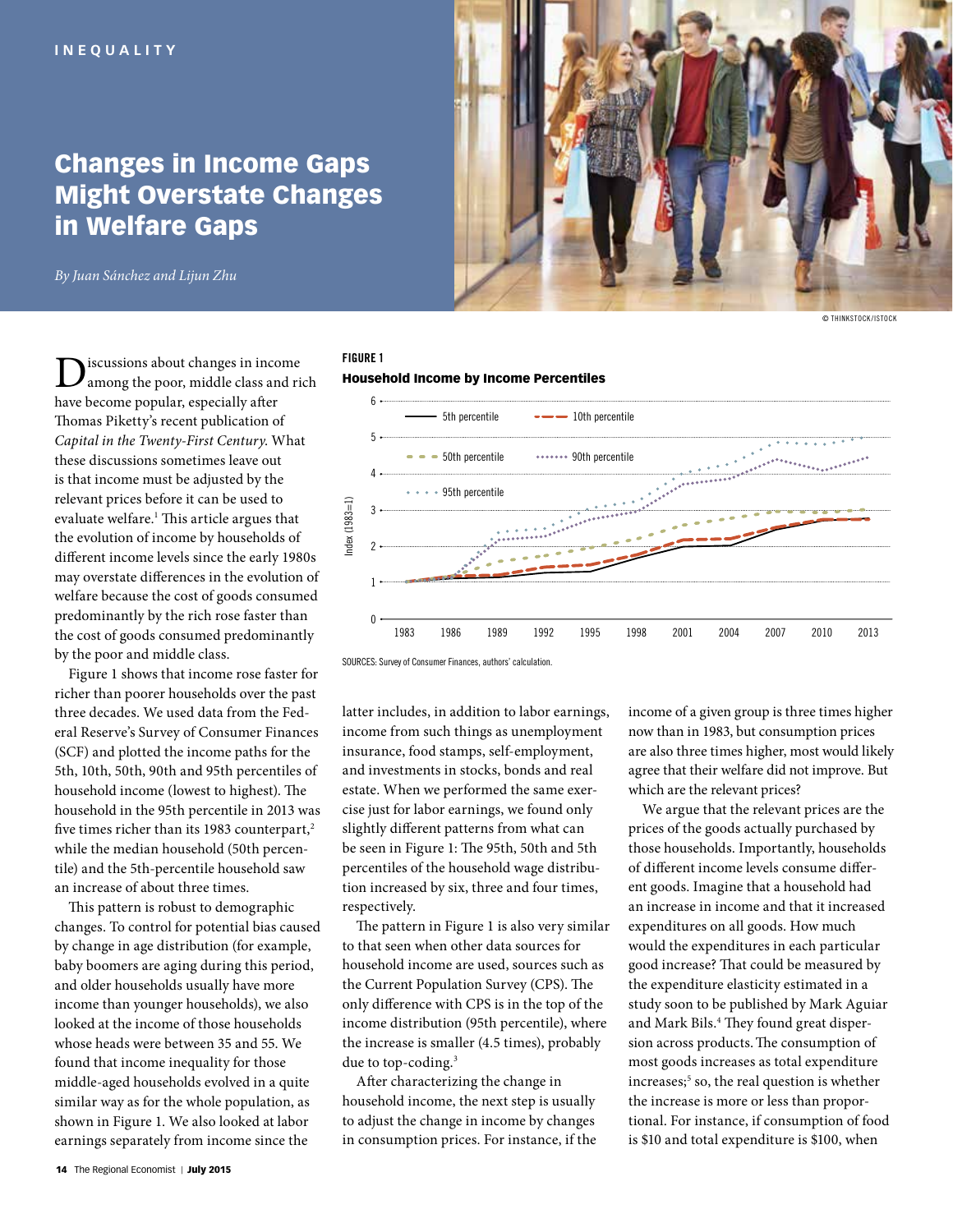# FIGURE 2 Inflation by Consumption Goods



### FIGURE 3

## Inflation vs. Elasticity



SOURCES: Aguiar and Bils, Haver Analytics and authors' calculation.

NOTE: Each dot represents a consumption goods item, with the horizontal axis value representing its expenditure elasticity and the vertical axis value showing its annualized inflation from 1980 to 2014.

total expenditures increase to \$200, are food expenditures smaller or greater than \$20? If they are exactly \$20, the expenditure elasticity of food is exactly 1. If they are smaller (larger) than \$20, the elasticity is smaller (larger) than 1.

As total expenditures increase 1 percent, expenditures on the three categories of food at home, utilities and children's clothing go up only by 0.37, 0.47 and 0.67 percent, respectively. Items in all three categories are, therefore, labeled as "necessity goods." As a consequence, the fraction spent on these goods drops as total expenditures increase. The elasticity of housing to total expenditure is close to 1 (0.92), indicating that households tend to allocate almost a fixed

proportion of their expenditures to housing expenditures.

On the other hand, some goods account for a bigger fraction in total expenditures as the latter increases. A person's spending on food away from home, for example, increases 1.33 percent when total expenditures increase 1 percent. Similarly, a 1 percent increase in total expenditures leads to spending increases greater than 1 percent on entertainment, child care and education. This indicates that the composition of consumption goods changes when income increases. In other words, the poor and the rich have different baskets of consumption goods.

*continued on Page 16*

#### ENDNOTES

- 1 Technically, we are thinking about the concept of compensating variation (CV) to evaluate the welfare change of a change in prices. This concept answers: When the price of one good rises, how much more do you have to spend to maintain your initial level of happiness?
- 2 Note that, due to mobility, those who are at the top distribution in 2013 are generally different from those who were at the top in 1980.
- 3 Top-coding indicates that values above a certain threshold are coded as the threshold value.
- 4 See Aguiar and Bils.
- 5 A notable exception is tobacco.

#### REFERENCES

- Aguiar, Mark; and Bils, Mark. "Has Consumption Inequality Mirrored Income Inequality?" *American Economic Review,* forthcoming.
- Piketty, Thomas. *Capital in the Twenty-First Century.* English version. Cambridge, Mass.: Harvard University Press, 2014.